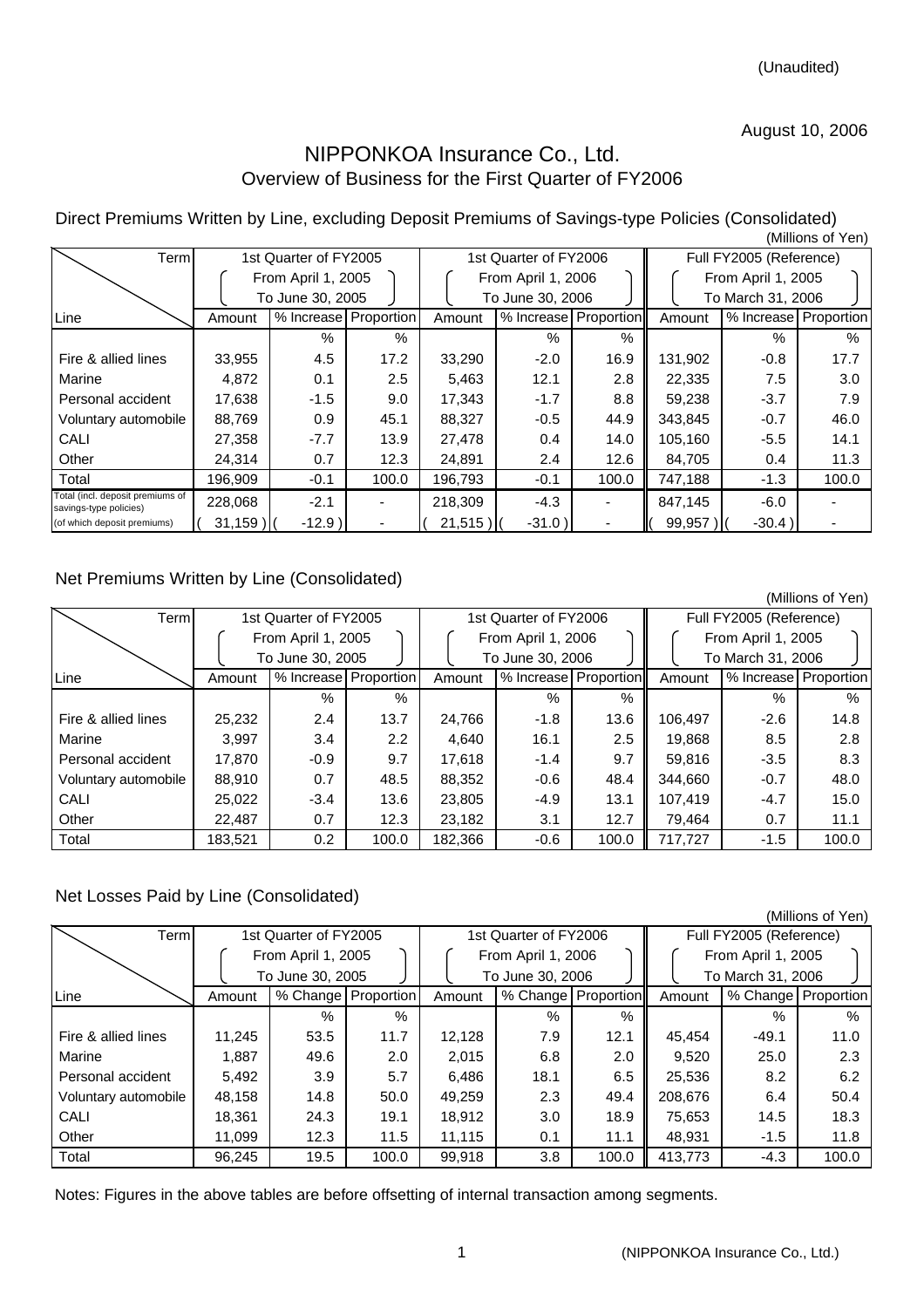# Securities (Consolidated)

| (Millions of Yen) |
|-------------------|
|-------------------|

|                               | End of 1st Quarter FY2005 |            |                   |           | End of 1st Quarter FY2006 |                   |                        | End of FY2005 (Reference) |                   |  |
|-------------------------------|---------------------------|------------|-------------------|-----------|---------------------------|-------------------|------------------------|---------------------------|-------------------|--|
|                               | (As of June 30, 2005)     |            |                   |           | (As of June 30, 2006)     |                   | (As of March 31, 2006) |                           |                   |  |
|                               | Cost                      | Fair Value | <b>Difference</b> | Cost      | <b>Fair Value</b>         | <b>Difference</b> | Cost                   | <b>Fair Value</b>         | <b>Difference</b> |  |
| Public and<br>corporate bonds | 1,014,232                 | 1,039,510  | 25,278            | 1,067,785 | 1,050,237                 | $-17,548$         | 1,064,576              | 1,054,469                 | $-10,107$         |  |
| Domestic equities             | 387,238                   | 814,207    | 426,969           | 386,673   | 1,098,813                 | 712,139           | 387,481                | 1,172,631                 | 785,149           |  |
| Foreign securities            | 453,994                   | 470,471    | 16,477            | 405,488   | 416,022                   | 10,534            | 404,998                | 421,080                   | 16,081            |  |
| <b>Others</b>                 | 9,246                     | 10,963     | 1,716             | 7,047     | 9,632                     | 2,585             | 8,044                  | 11,396                    | 3,351             |  |
| Total                         | 1,864,711                 | 2,335,152  | 470,441           | 1,866,995 | 2,574,705                 | 707,710 <b>II</b> | 1,865,101              | 2,659,577                 | 794,475           |  |

Notes:

1. The above table provides information on the securities classified as available-for-sale whose fair value is readily determinable.

2. Figures for cost as of June 30, 2005 and June 30, 2006 are those after the application of Amortized Cost Method and before the write-down due to impairment. Figures for cost as of March 31, 2006 are those after the application of Amortized Cost Method and after the write-down due to impairment.

3. Fair value is based on the price prevailing in the market, and other sources, on the last day of the month.

4. "Others" in the above table includes beneficiary right of commodities investment, which is classified as monetary receivables bought in the balance sheet.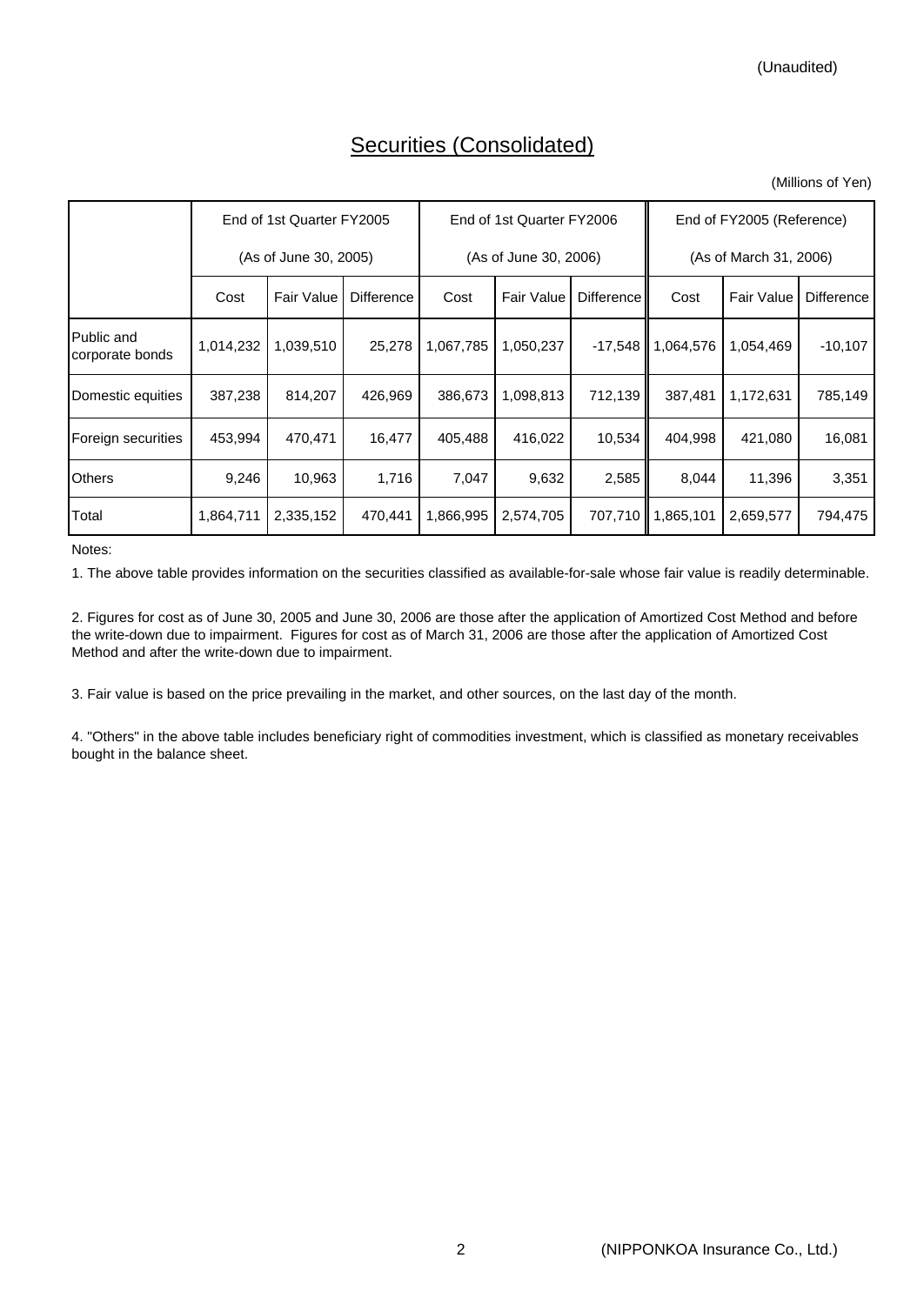(Unaudited)

# Derivatives (Consolidated)

(Millions of Yen)

|                    |                             |                               | End of 1st Quarter FY2005 |                                |                               | End of 1st Quarter FY2006 |                                |                               | End of FY2005 (Reference) |                                |  |
|--------------------|-----------------------------|-------------------------------|---------------------------|--------------------------------|-------------------------------|---------------------------|--------------------------------|-------------------------------|---------------------------|--------------------------------|--|
|                    | Transaction                 |                               | (As of June 30, 2005)     |                                |                               | (As of June 30, 2006)     |                                | (As of March 31, 2006)        |                           |                                |  |
|                    |                             | Contracted<br>amount,<br>etc. | Fair value                | Net<br>unrealized<br>gain/loss | Contracted<br>amount,<br>etc. | Fair value                | Net<br>unrealized<br>gain/loss | Contracted<br>amount,<br>etc. | Fair value                | Net<br>unrealized<br>gain/loss |  |
| Currency           | Forward foreign<br>exchange |                               |                           |                                |                               |                           |                                |                               |                           |                                |  |
|                    | Short positions             | 27,907                        | 28,435                    | $-528$                         | 20,643                        | 20,608                    | 35                             | 17,403                        | 17,879                    | $-476$                         |  |
|                    | Options                     |                               |                           |                                |                               |                           |                                |                               |                           |                                |  |
|                    | Short positions             |                               |                           |                                | 34,270                        |                           |                                |                               |                           |                                |  |
|                    |                             |                               |                           | $\overline{\phantom{0}}$       | 458)                          | 212                       | 246                            |                               |                           |                                |  |
|                    | Swap                        | 870                           | 9                         | 9                              | 870                           | 6                         | 6                              | 870                           | 9                         | $\boldsymbol{9}$               |  |
|                    | Subtotal                    |                               |                           | $-519$                         | $\blacksquare$                | $\blacksquare$            | 288                            | ÷,                            | ÷,                        | $-467$                         |  |
| Interest rate Swap |                             | 100,000                       | 467                       | 467                            | 120,000                       | $-1,293$                  | $-1,293$                       | 138,000                       | $-1,509$                  | $-1,509$                       |  |
| Others             | Weather<br>derivatives      |                               |                           |                                |                               |                           |                                |                               |                           |                                |  |
|                    | Short positions             | 41                            |                           |                                | 34                            |                           |                                |                               |                           |                                |  |
|                    |                             | 7)                            | $\overline{7}$            | $-0$                           | 5)                            | 5                         | $\mathbf 0$                    | -)                            |                           |                                |  |
|                    | Credit derivatives          |                               |                           |                                |                               |                           |                                |                               |                           |                                |  |
|                    | Short positions             | 49,661                        | 406                       | 406                            | 40,161                        | 313                       | 313                            | 43,161                        | 354                       | 354                            |  |
|                    | Long positions              |                               |                           | $\overline{\phantom{a}}$       | 17,000                        | 1                         | 1                              | 17,000                        | 3                         | 3                              |  |
|                    | Subtotal                    | $\overline{\phantom{a}}$      |                           | 406                            | $\overline{\phantom{a}}$      | $\overline{\phantom{a}}$  | 315                            | $\blacksquare$                | $\overline{\phantom{a}}$  | 357                            |  |
|                    | Total                       |                               |                           | 354                            |                               |                           | $-689$                         |                               |                           | $-1,618$                       |  |

Notes:

1. Figures in the above table do not include derivative transactions which qualify for hedge accounting.

2. Figures in the brackets under the column "Contracted amount, etc." are option premiums.